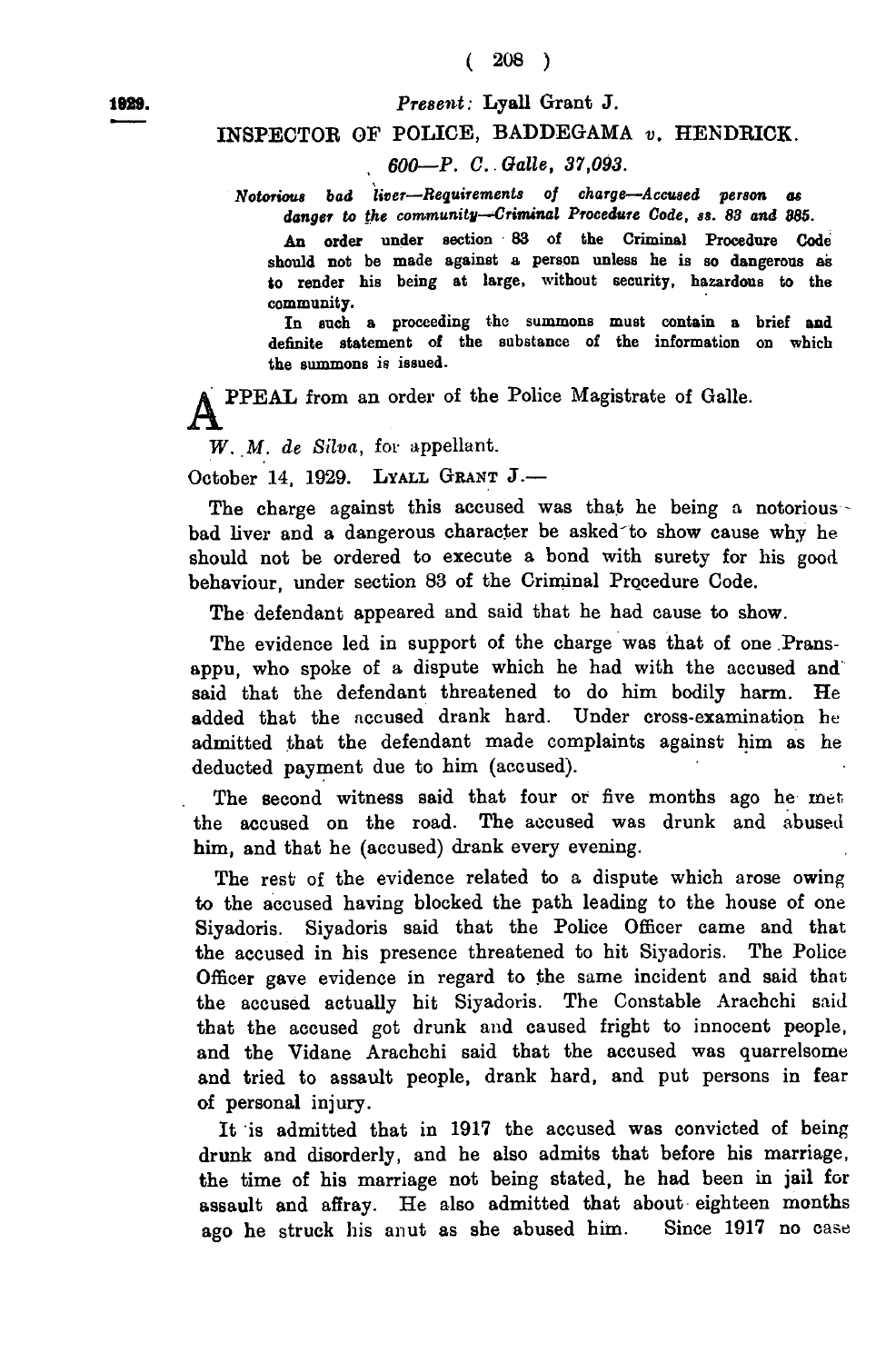seems to have been taken against the accused. On this evidence the Magistrate said that he was satisfied that the defendant puts persons in fear of injury, and that they will not prosecute him only because they fear him, and he directed the defendant to put on a *Inspector of* bond to be of good behaviour for six months.

The charge was brought under section  $83$  of the Criminal Procedure  $\ddot{v}$ . *Hendrick* Code, which reads as follows:—

" Whenever a Police Magistrate receives information that any person within the local limits of the jurisdiction of the Police Court of such Magistrate is an .habitual robber, housebreaker, or thief or an habitual receiver of stolen property knowing the same to have been stolen or that he habitually commits extortion or in order to the committing of extortion habitually puts or attempts to put persons in fear of injury or that he is an habitual protector or harbourer of thieves or that he is an habitual aider in the concealment or disposal of stolen property or that he is a notorious bad liver or is a dangerous character, such Magistrate may in manner hereinafter provided require such person to show cause why he should not be ordered to execute a bond with sureties for his good behaviour for such period not exceeding six months as the Magistrate thinks fit to fix."

It was argued on appeal that the charge was too vague as it did not specify in what respects the defendant was a notorious bad liver and a dangerous character, and it was also argued that the evidence was insufficient to support the conclusion at which the Magistrate had arrived.

In *Kanagasingham v. Tambyah* <sup>1</sup> Chief Justice Bertram held that ' ' where proceedings are taken under section 83 of the Criminal Procedure Code against a person, the summons must contain a brief statement of the substance of the information on which such summons is issued."

The information upon which the Magistrate issued summons in this case was that of the Sub-Inspector of Police, Galle, who said " I know the defendant. He is a notorious bad liver. He has been convicted of assault and mischief. He continually puts people in fear of injury."

In *Kanagasingham v. Tambyah .(supra)* Chief Justice Bertram refers to section 85 of the Ordinance, which provides that " every summons or warrant issued under the last preceding section shall contain a brief statement of the substance of the information on which summons or warrant is issued." He goes on to say " The Magistrate, therefore, before he acts at all, must receive certain information and he ought to see that that information is of a very definite

1929.

*liY A L L* Or&nt J.

*Police, Baddegama*